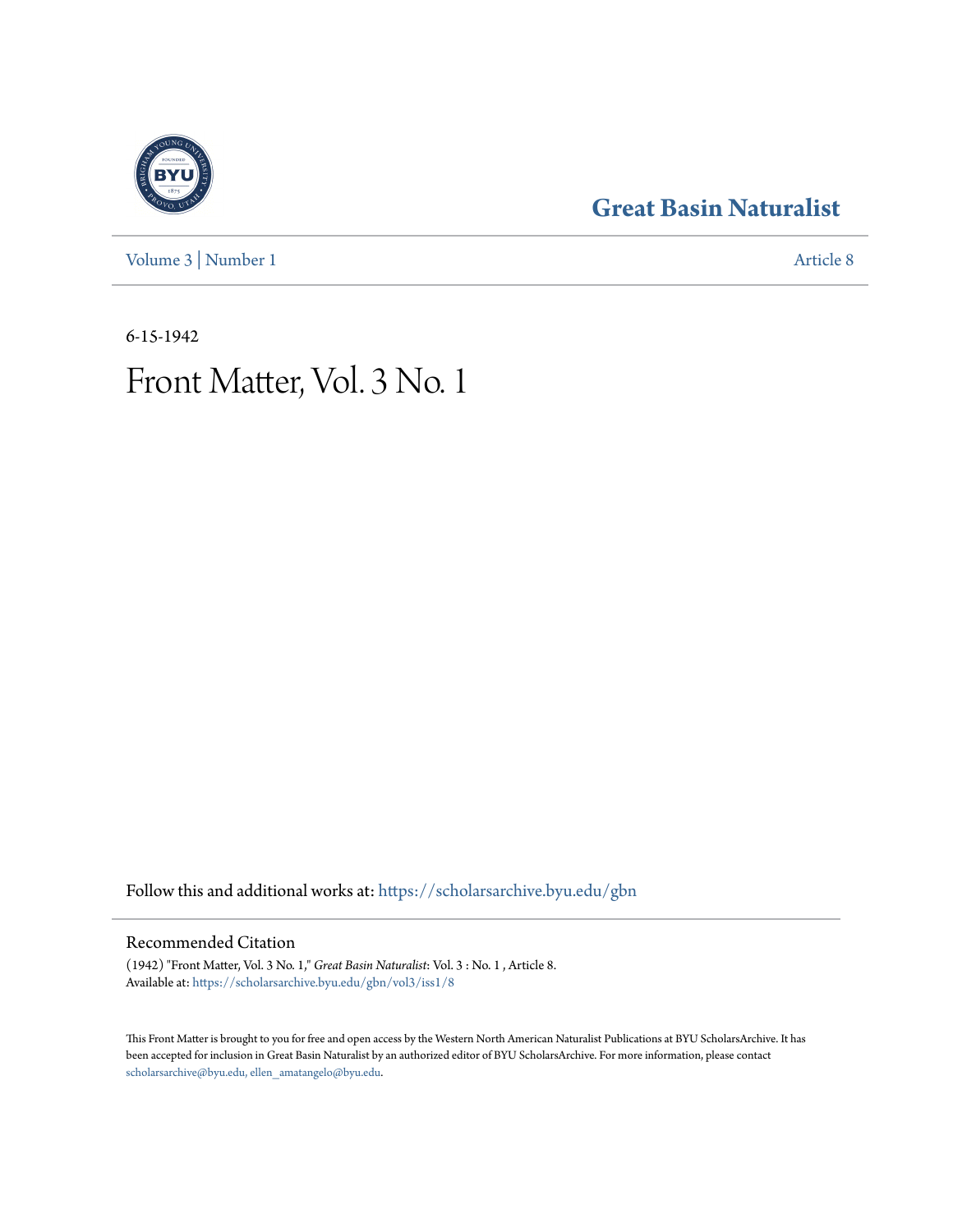# The Great Basin Naturalist

June 15, 1942



#### TABLE OF CONTENTS

#### Page

| A New Cyrtopogon (Asilidae, Diptera) from Utah, D. Elmer<br>Johnson $\ldots$ 1                                  |  |
|-----------------------------------------------------------------------------------------------------------------|--|
| American Association for the Advancement of Science 4                                                           |  |
| Aphids from Mount Timpanogos, Utah, George F. Knowlton . 5                                                      |  |
| The Genus Hesperotettix in Utah, W. W. Henderson 9                                                              |  |
| Insect Food of the Rock Wren 22                                                                                 |  |
| Studies in the Weevils of the Western United States No. V:<br>A New Species of Miloderoides, Vasco M. Tanner 23 |  |



Published at Provo, Utah, by the Department of Zoology and Entomology of Brigham Young University $\mathcal{A}$